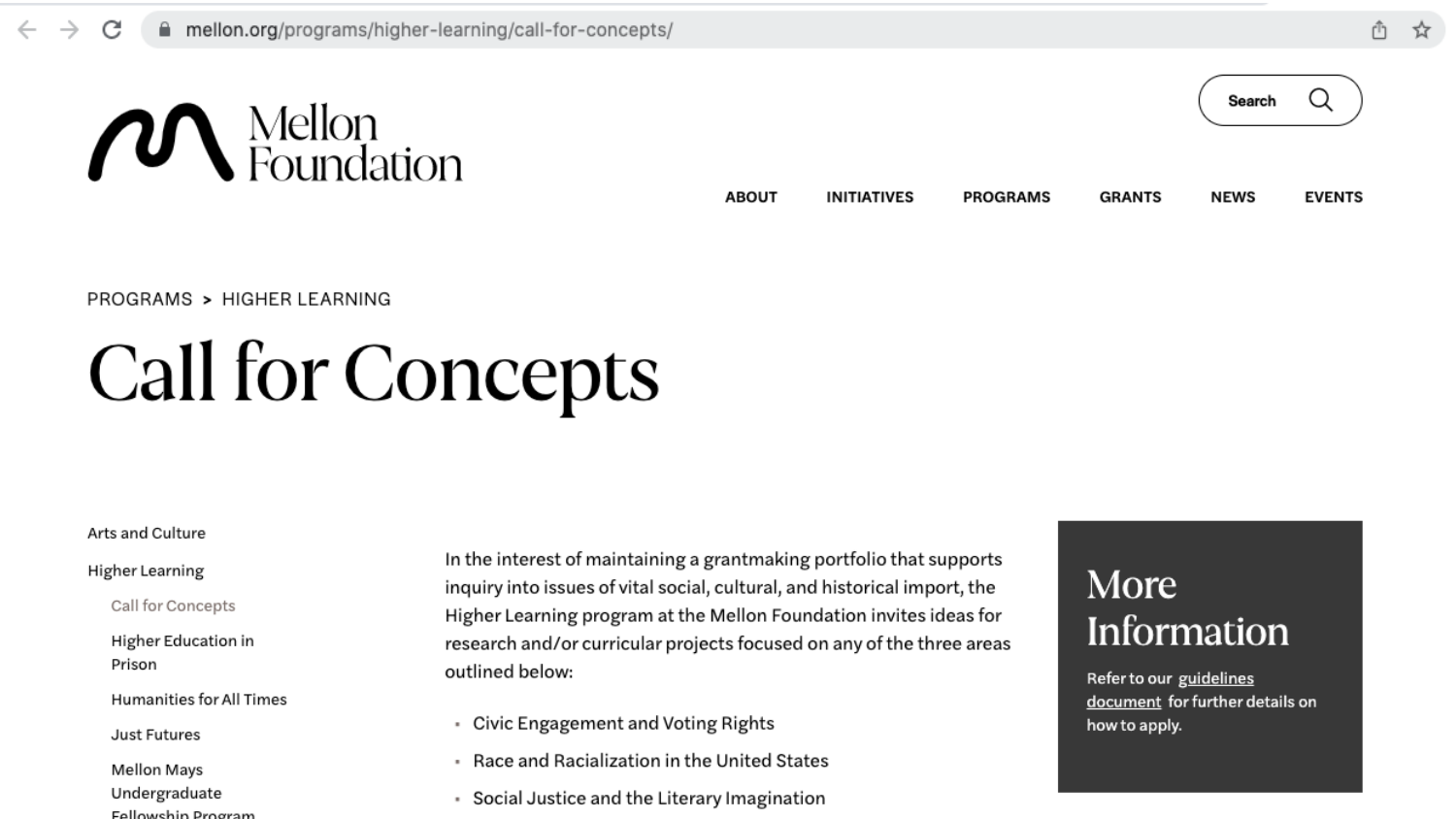# **Concept and Funding**

**\$250,000–\$500,000 available, with durations of up to three years** 

The Higher Learning program at the Mellon Foundation seeks to support inquiry into issues of vital social, cultural, and historical import, and invites ideas for research and/or curricular projects focused on:

- Civic Engagement and Voting Rights
- Race and Racialization in the United States
- Social Justice and the Literary Imagination

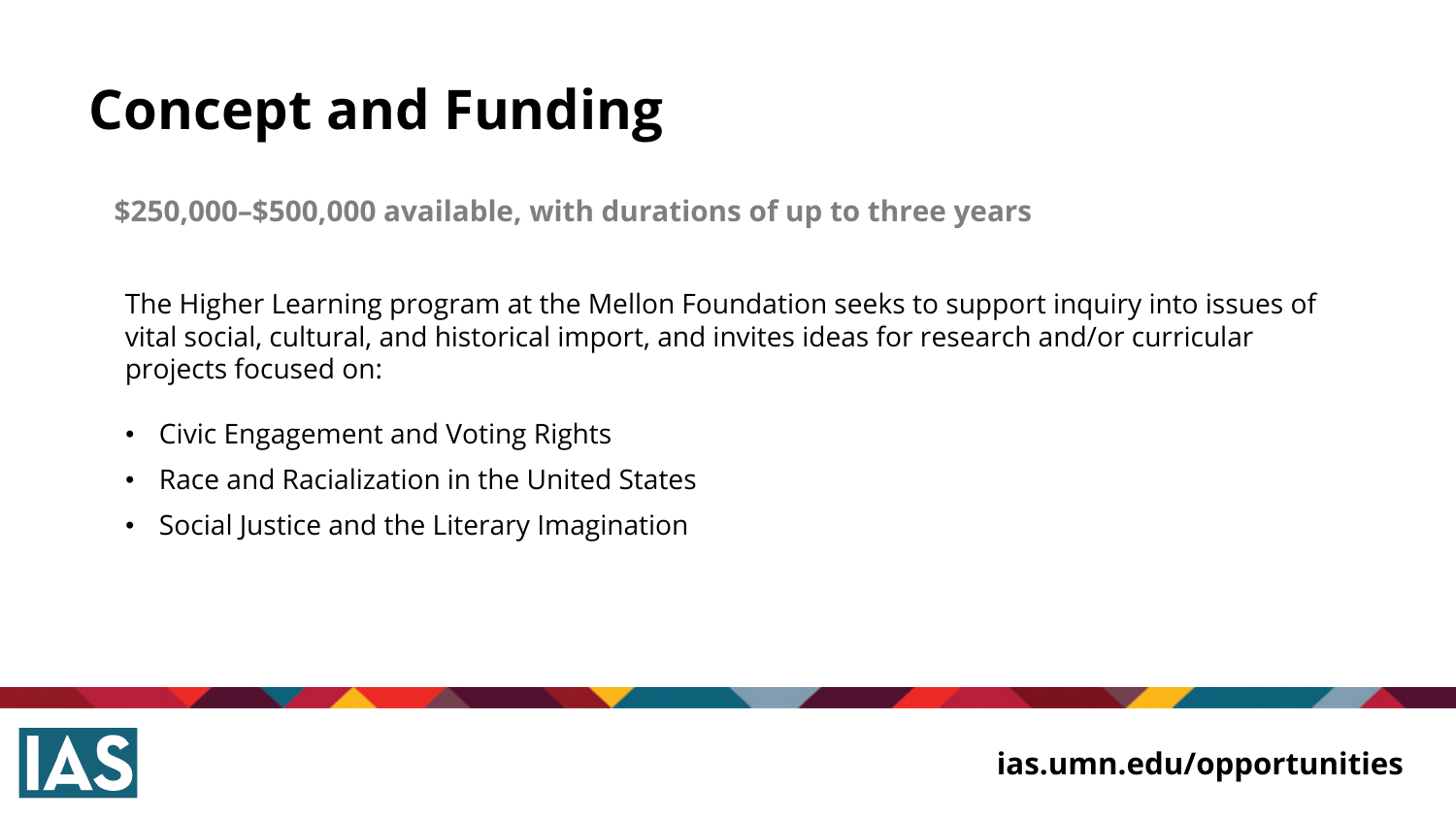# **Eligibility**

**Principal Investigator (PI)**

The PI should be a [tenure-track or tenured] faculty member or dean in a program or department in the humanities or humanistic social sciences.

**Not Eligible**

Medical schools and centers and other health professions schools; engineering and other technology-related schools; business and management schools; arts, music, and design schools; law schools; and seminaries or seminary like institutions.

HOWEVER, architecture (historical or theoretical), Musicology, Performance Studies, and others at the U of M that might fall into a professional college, yet may incorporate humanities-based perspectives and methodologies, are included.

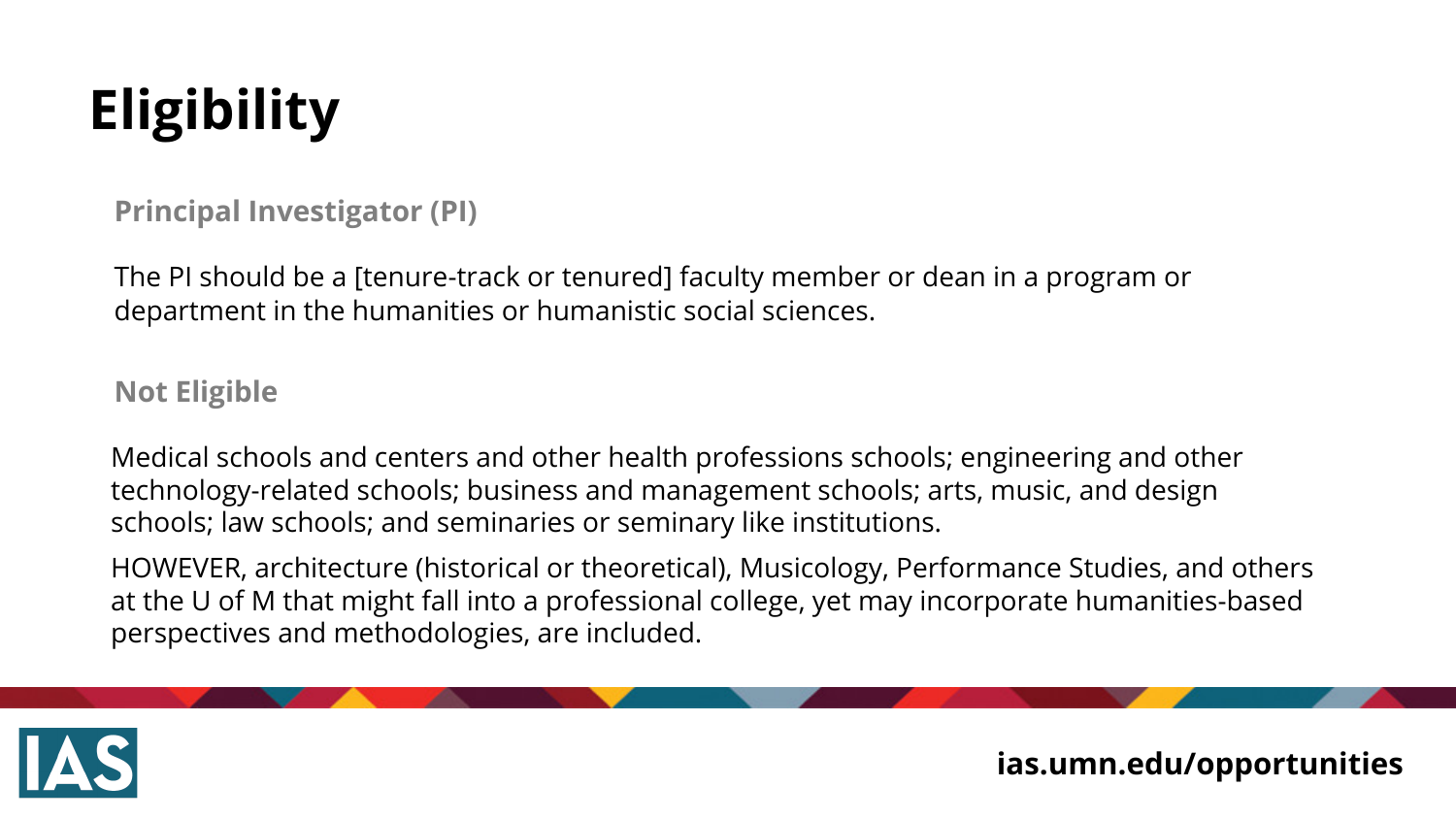# **Overview of Process**

#### **Part 1: Registration** / deadline: April 18

• *Register with IAS and Mellon Foundation; IAS selects three concepts by April 25*

### Part 2: Application / deadline: May 16

• *Three concepts submit application to Mellon Foundation*

#### **Part 3: Proposal** / deadline: November or December

• *Finalists notified by mid-September and develop final proposals for submission*

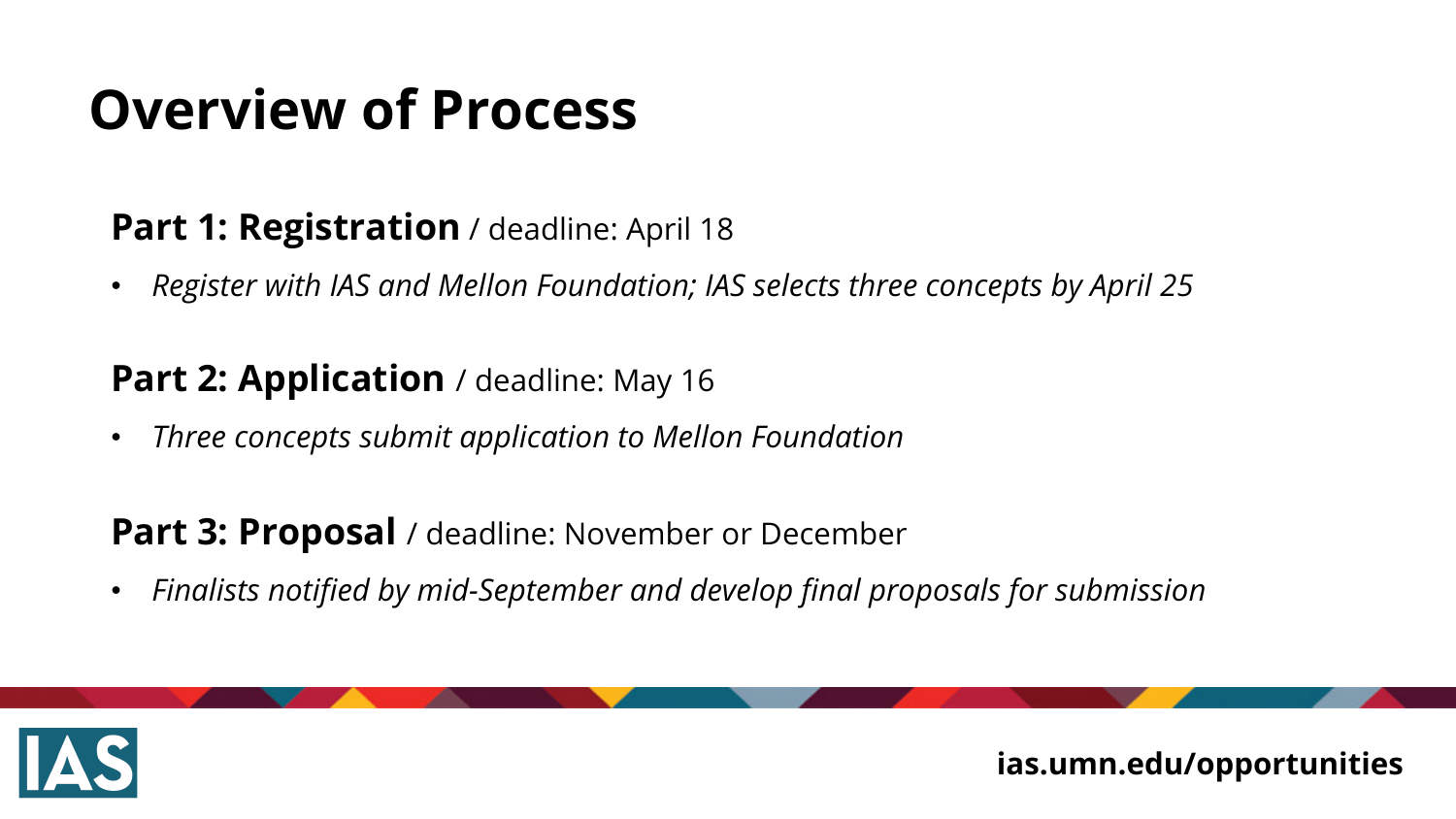# **Process and Deadlines**

#### **Part 1: Registration** Deadline: end of day April 18

#### **Step 1: Register with IAS via InfoReady Review**

- a. The IAS registration form provides the information needed for the brief Mellon registration
- b. Identify which of the three specified Mellon topic areas
- c. Approximately 300 words summarizing ideas for potential project, activities, purpose and goals, and potential impact
- d. A list of the people, institutions, and/or institutions that might be involved

#### **Step 2: Register with Mellon**

a. Use information provided from Step 1 to complete this registration

*This process allows the IAS to review and select which three proposals to move forward with, and for potential applicants to gain access to Mellon's system. From this pool of applicants, a selection committee convened by the IAS will choose three concepts to be submitted to Mellon. We will notify you of your selection by April 25.*

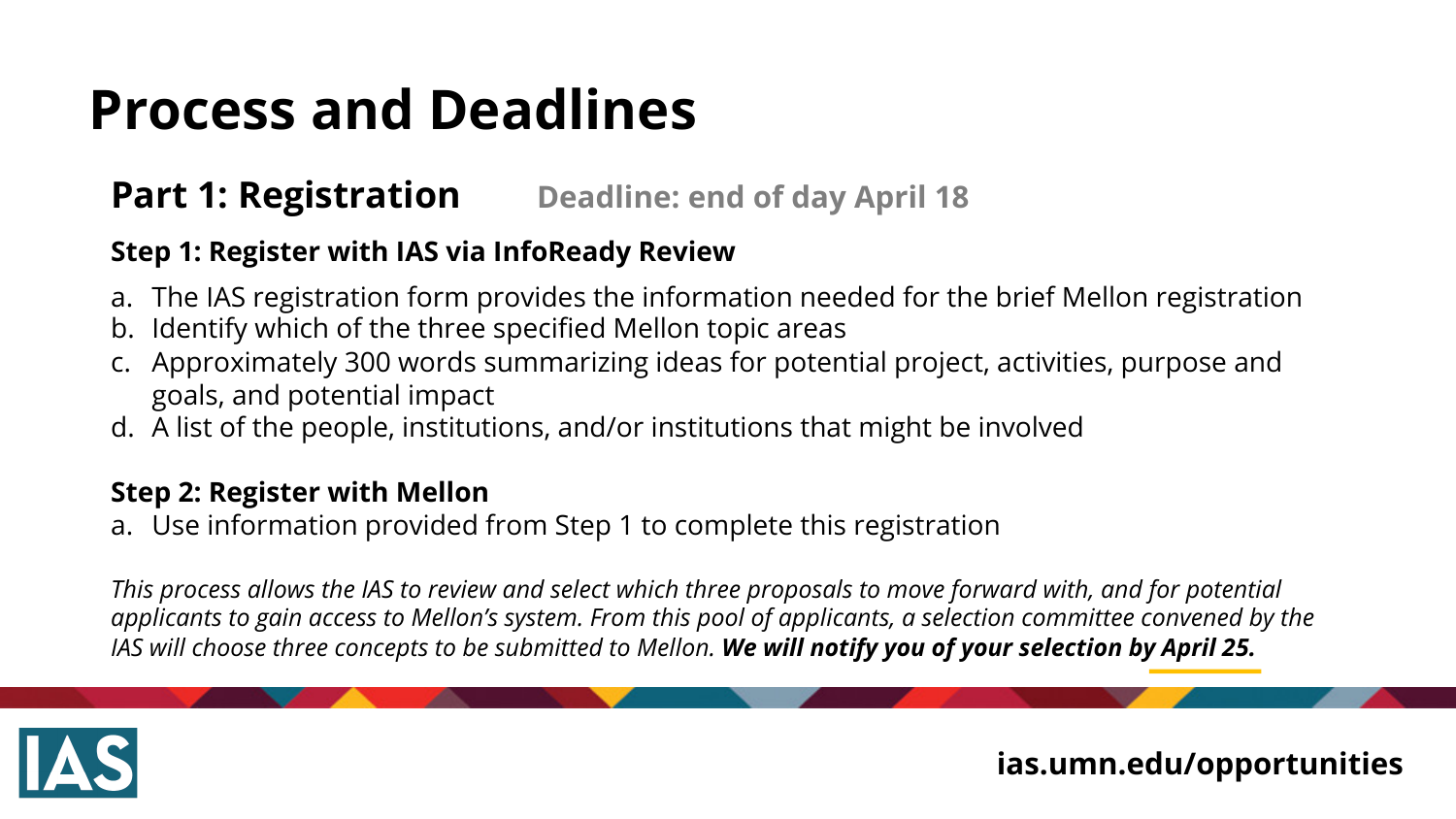# **Process and Deadlines**

## **Part 2: Application**

**Deadline: 2:00 pm CT May 16, 2022**

#### **Step 1: Develop Application and Request Endorsement Letter**

Develop a 1,000 word application statement, draft budget, and brief (100 word) budget justification no later than May 11 to send to President for endorsement letter.

#### **Step 2: Submit Application**

Finalize application statement, complete application form, and submit the application through the Mellon Foundation's Fluxx portal by May 16, 2022.